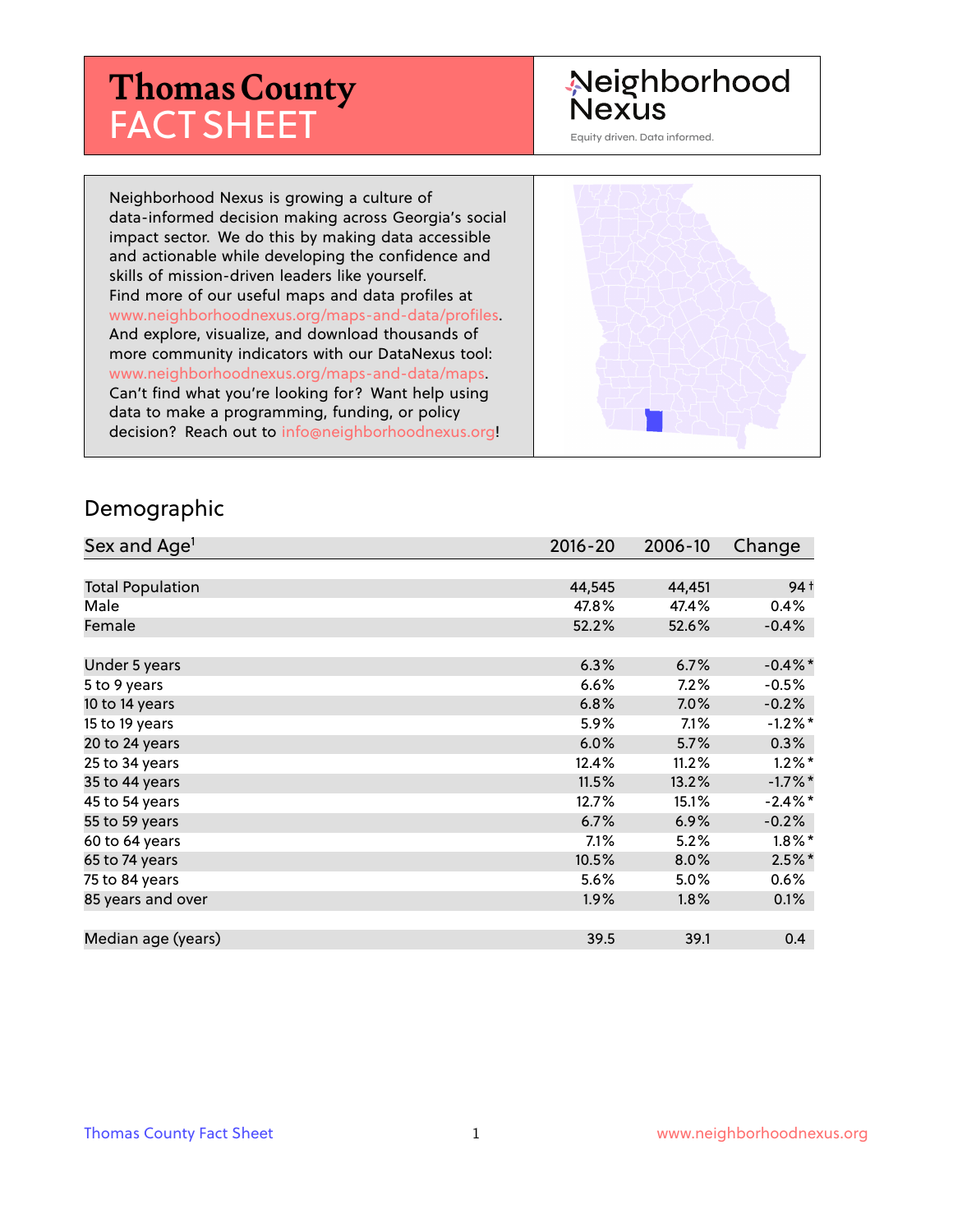# Demographic, continued...

| Race <sup>2</sup>                                   | $2016 - 20$ | 2006-10 | Change          |
|-----------------------------------------------------|-------------|---------|-----------------|
| <b>Total population</b>                             | 44,545      | 44,451  | 94 <sup>†</sup> |
| One race                                            | 98.2%       | 99.3%   | $-1.1\%$ *      |
| White                                               | 59.8%       | 59.8%   | $-0.0%$         |
| <b>Black or African American</b>                    | 36.9%       | 37.2%   | $-0.3\%$ *      |
| American Indian and Alaska Native                   | 0.2%        | 0.1%    | 0.0%            |
| Asian                                               | 0.3%        | 0.8%    | $-0.5%$ *       |
| Native Hawaiian and Other Pacific Islander          | 0.1%        | 0.1%    | $-0.0%$         |
| Some other race                                     | 1.0%        | 1.2%    | $-0.2%$         |
| Two or more races                                   | 1.8%        | 0.7%    | $1.1\%$ *       |
| Race alone or in combination with other race(s) $3$ | $2016 - 20$ | 2006-10 | Change          |
| Total population                                    | 44,545      | 44,451  | 94 <sup>†</sup> |
| White                                               | 61.5%       | 60.6%   | $0.9\% *$       |
| <b>Black or African American</b>                    | 37.7%       | 37.3%   | $0.4\%$ *       |
| American Indian and Alaska Native                   | 1.2%        | 0.7%    | $0.5%$ *        |
| Asian                                               | 0.7%        | 0.8%    | $-0.1%$         |
| Native Hawaiian and Other Pacific Islander          | 0.4%        | 0.1%    | $0.3\%$ *       |
| Some other race                                     | 1.2%        | 1.2%    | $-0.0%$         |
| Hispanic or Latino and Race <sup>4</sup>            | $2016 - 20$ | 2006-10 | Change          |
| <b>Total population</b>                             | 44,545      | 44,451  | 94 <sup>†</sup> |
| Hispanic or Latino (of any race)                    | 3.7%        | 2.8%    | $1.0\%$ †       |
| Not Hispanic or Latino                              | 96.3%       | 97.2%   | $-1.0\%$ †      |
| White alone                                         | 57.6%       | 58.5%   | $-0.9%$ *       |
| Black or African American alone                     | 36.8%       | 37.1%   | $-0.3\%$ *      |
| American Indian and Alaska Native alone             | 0.2%        | 0.0%    | 0.1%            |
| Asian alone                                         | 0.2%        | 0.8%    | $-0.6\%$ *      |
| Native Hawaiian and Other Pacific Islander alone    | 0.1%        | 0.0%    | 0.1%            |
| Some other race alone                               | 0.1%        | 0.1%    | $-0.0\%$        |
| Two or more races                                   | 1.4%        | 0.7%    | $0.6\%$ *       |
| U.S. Citizenship Status <sup>5</sup>                | $2016 - 20$ | 2006-10 | Change          |
| Foreign-born population                             | 1,085       | 954     | 131             |
| Naturalized U.S. citizen                            | 31.6%       | 28.5%   | 3.1%            |
| Not a U.S. citizen                                  | 68.4%       | 71.5%   | $-3.1%$         |
|                                                     |             |         |                 |
| Citizen, Voting Age Population <sup>6</sup>         | $2016 - 20$ | 2006-10 | Change          |
| Citizen, 18 and over population                     | 33,306      | 32,532  | $774*$          |
| Male                                                | 46.1%       | 45.9%   | 0.2%            |
| Female                                              | 53.9%       | 54.1%   | $-0.2%$         |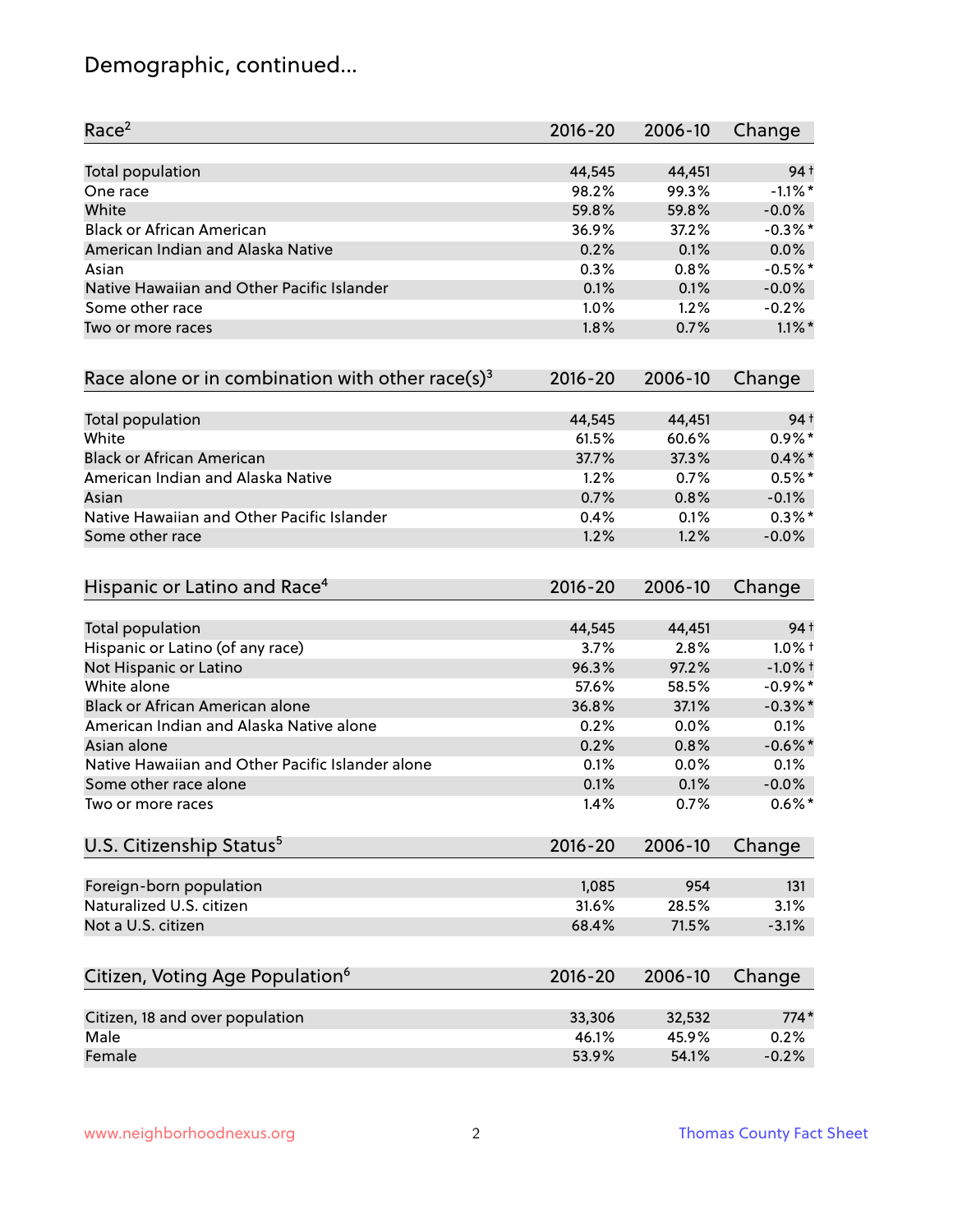#### Economic

| Income <sup>7</sup>                                 | 2016-20 | 2006-10 | Change     |
|-----------------------------------------------------|---------|---------|------------|
|                                                     |         |         |            |
| All households                                      | 17,750  | 17,399  | 351        |
| Less than \$10,000                                  | 7.3%    | 15.5%   | $-8.2\%$ * |
| \$10,000 to \$14,999                                | 6.5%    | 7.5%    | $-1.0%$    |
| \$15,000 to \$24,999                                | 10.9%   | 14.9%   | $-4.0\%$ * |
| \$25,000 to \$34,999                                | 14.8%   | 11.2%   | $3.5\%$ *  |
| \$35,000 to \$49,999                                | 12.5%   | 13.8%   | $-1.4%$    |
| \$50,000 to \$74,999                                | 16.0%   | 15.8%   | 0.2%       |
| \$75,000 to \$99,999                                | 11.5%   | 8.5%    | $3.0\%$ *  |
| \$100,000 to \$149,999                              | 12.3%   | 8.4%    | 3.9%*      |
| \$150,000 to \$199,999                              | 5.0%    | 1.5%    | $3.5%$ *   |
| \$200,000 or more                                   | 3.3%    | 2.8%    | 0.5%       |
| Median household income (dollars)                   | 47,133  | 35,797  | 11,336*    |
| Mean household income (dollars)                     | 67,917  | 53,406  | 14,510*    |
| With earnings                                       | 75.7%   | 67.4%   | $8.3\%$ *  |
| Mean earnings (dollars)                             | 68,605  | 59,042  | $9,563*$   |
| <b>With Social Security</b>                         | 35.0%   | 34.4%   | 0.6%       |
| Mean Social Security income (dollars)               | 18,504  | 14,373  | $4,131*$   |
| With retirement income                              | 20.7%   | 16.9%   | $3.7\%$ *  |
| Mean retirement income (dollars)                    | 22,854  | 21,968  | 885        |
| With Supplemental Security Income                   | 7.6%    | 6.8%    | 0.9%       |
| Mean Supplemental Security Income (dollars)         | 10,031  | 7,617   | $2,414*$   |
| With cash public assistance income                  | 0.8%    | 4.4%    | $-3.6\%$ * |
| Mean cash public assistance income (dollars)        | 1,905   | 2,428   | $-523$     |
| With Food Stamp/SNAP benefits in the past 12 months | 19.3%   | 15.4%   | $3.9\%$ *  |
|                                                     |         |         |            |
| Families                                            | 12,289  | 11,528  | 761*       |
| Less than \$10,000                                  | 5.8%    | 9.8%    | $-4.0\%$ * |
| \$10,000 to \$14,999                                | 3.5%    | 4.4%    | $-0.9%$    |
| \$15,000 to \$24,999                                | 10.1%   | 11.6%   | $-1.4%$    |
| \$25,000 to \$34,999                                | 11.9%   | 11.7%   | 0.3%       |
| \$35,000 to \$49,999                                | 8.7%    | 15.8%   | $-7.1\%$ * |
| \$50,000 to \$74,999                                | 19.3%   | 18.7%   | 0.6%       |
| \$75,000 to \$99,999                                | 13.9%   | 10.7%   | $3.2\%$ *  |
| \$100,000 to \$149,999                              | 16.8%   | 11.0%   | $5.8\%$ *  |
| \$150,000 to \$199,999                              | 5.5%    | 2.2%    | $3.3\%$ *  |
| \$200,000 or more                                   | 4.4%    | 4.1%    | 0.3%       |
| Median family income (dollars)                      | 60,467  | 46,333  | 14,134*    |
| Mean family income (dollars)                        | 79,764  | 65,604  | 14,159*    |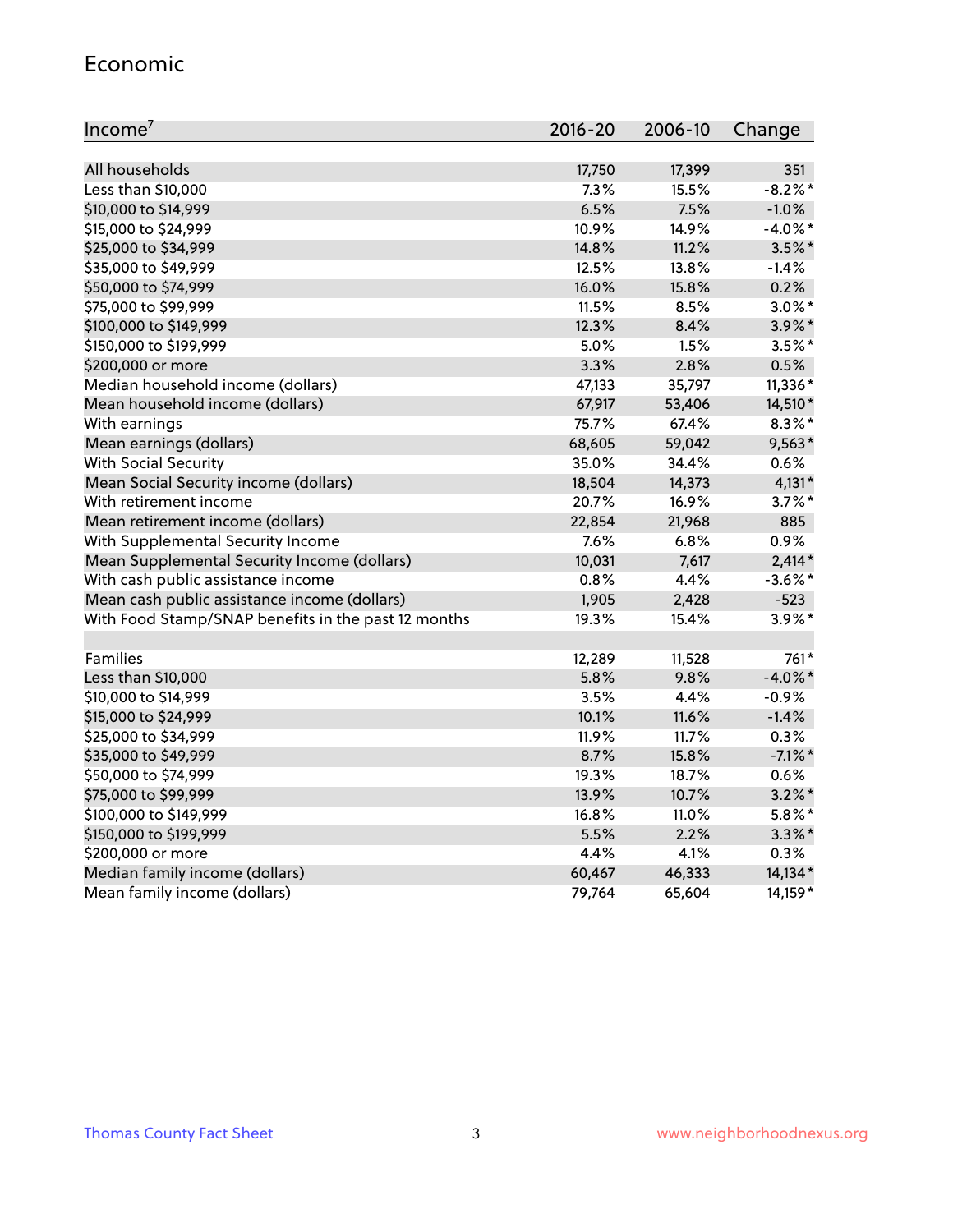## Economic, continued...

| Income, continued <sup>8</sup>                                        | $2016 - 20$ | 2006-10 | Change     |
|-----------------------------------------------------------------------|-------------|---------|------------|
|                                                                       |             |         |            |
| Nonfamily households                                                  | 5,461       | 5,871   | $-410$     |
| Median nonfamily income (dollars)                                     | 29,425      | 18,253  | $11,172*$  |
| Mean nonfamily income (dollars)                                       | 35,163      | 27,010  | $8,153*$   |
| Median earnings for workers (dollars)                                 | 32,132      | 25,845  | $6,287*$   |
| Median earnings for male full-time, year-round workers                | 45,924      | 38,520  | 7,404*     |
| (dollars)                                                             |             |         |            |
| Median earnings for female full-time, year-round workers<br>(dollars) | 38,688      | 27,085  | $11,603*$  |
| Per capita income (dollars)                                           | 27,937      | 21,261  | $6,676*$   |
|                                                                       |             |         |            |
| Families and People Below Poverty Level <sup>9</sup>                  | 2016-20     | 2006-10 | Change     |
|                                                                       |             |         |            |
| <b>All families</b>                                                   | 14.5%       | 17.1%   | $-2.7%$    |
| With related children under 18 years                                  | 22.0%       | 28.6%   | $-6.5%$ *  |
| With related children under 5 years only                              | 44.0%       | 35.6%   | 8.5%       |
| Married couple families                                               | 6.0%        | 7.8%    | $-1.8%$    |
| With related children under 18 years                                  | 8.6%        | 13.0%   | $-4.4%$    |
| With related children under 5 years only                              | 22.2%       | 19.4%   | 2.8%       |
| Families with female householder, no husband present                  | 33.7%       | 39.6%   | $-5.9%$    |
| With related children under 18 years                                  | 40.1%       | 50.6%   | $-10.5%$ * |
| With related children under 5 years only                              | 64.4%       | 60.6%   | 3.8%       |
| All people                                                            | 17.5%       | 22.8%   | $-5.3\%$ * |
| Under 18 years                                                        | 22.8%       | 31.2%   | $-8.4\%$ * |
| Related children under 18 years                                       | 22.4%       | 30.4%   | $-8.0\%$ * |
| Related children under 5 years                                        | 30.4%       | 36.8%   | $-6.4%$    |
| Related children 5 to 17 years                                        | 19.5%       | 28.2%   | $-8.6\%$ * |
| 18 years and over                                                     | 15.9%       | 19.9%   | $-4.0\%$ * |
| 18 to 64 years                                                        | 17.4%       | 21.6%   | $-4.2%$ *  |
| 65 years and over                                                     | 10.6%       | 12.9%   | $-2.3%$    |
| People in families                                                    | 14.7%       | 19.8%   | $-5.1\%$ * |
| Unrelated individuals 15 years and over                               | 31.0%       | 36.3%   | $-5.3%$    |
|                                                                       |             |         |            |
| Non-Hispanic white people                                             | 10.8%       | 11.9%   | $-1.1%$    |
| Black or African-American people                                      | 26.0%       | 40.9%   | $-14.9%$ * |
| Asian people                                                          | 34.4%       | 3.7%    | 30.8%*     |
| Hispanic or Latino people                                             | 29.3%       | 22.0%   | 7.3%       |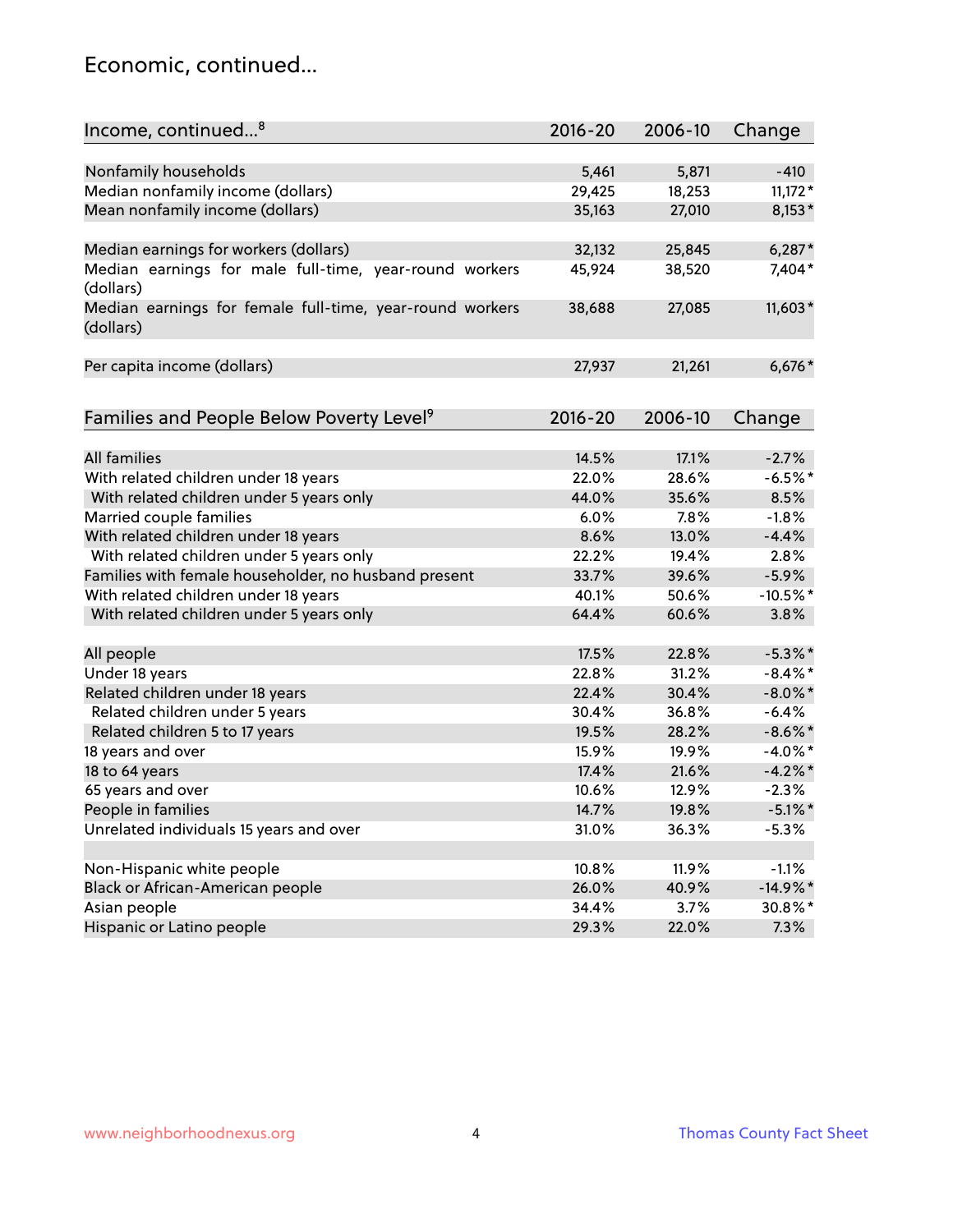# Employment

| Employment Status <sup>10</sup>                                                               | 2010        | 2020    | Change     |
|-----------------------------------------------------------------------------------------------|-------------|---------|------------|
| In Labor Force                                                                                | 16,930      | 17,884  | 17,884     |
| <b>Unemployment Rate</b>                                                                      | 6.2%        | 11.2%   | $-5.0%$    |
| Industry <sup>11</sup>                                                                        | $2016 - 20$ | 2006-10 | Change     |
| Civilian employed population 16 years and over                                                | 19,860      | 16,668  | $3,192*$   |
| Agriculture, forestry, fishing and hunting, and mining                                        | 4.4%        | 3.8%    | 0.6%       |
| Construction                                                                                  | 6.2%        | 7.1%    | $-1.0%$    |
| Manufacturing                                                                                 | 9.0%        | 12.0%   | $-3.0\%$ * |
| Wholesale trade                                                                               | 2.6%        | 3.7%    | $-1.1%$    |
| Retail trade                                                                                  | 11.8%       | 13.9%   | $-2.2%$    |
| Transportation and warehousing, and utilities                                                 | 4.2%        | 4.7%    | $-0.4%$    |
| Information                                                                                   | 1.0%        | 0.9%    | 0.1%       |
| Finance and insurance, and real estate and rental and leasing                                 | 3.7%        | 4.9%    | $-1.2%$    |
| Professional, scientific, and management, and administrative<br>and waste management services | 8.6%        | 5.9%    | $2.7\%$ *  |
| Educational services, and health care and social assistance                                   | 28.5%       | 26.8%   | 1.8%       |
| Arts, entertainment, and recreation, and accommodation and<br>food services                   | 8.4%        | 6.4%    | 2.1%       |
| Other services, except public administration                                                  | 5.3%        | 3.4%    | $1.9\%$ *  |
| <b>Public administration</b>                                                                  | 6.4%        | 6.7%    | $-0.3%$    |
| Occupation <sup>12</sup>                                                                      | $2016 - 20$ | 2006-10 | Change     |
|                                                                                               |             |         |            |
| Civilian employed population 16 years and over                                                | 19,860      | 16,668  | $3,192*$   |
| Management, business, science, and arts occupations                                           | 36.3%       | 33.9%   | 2.5%       |
| Service occupations                                                                           | 16.9%       | 15.9%   | 1.0%       |
| Sales and office occupations                                                                  | 20.4%       | 25.2%   | $-4.8\%$ * |
| Natural<br>construction,<br>and<br>maintenance<br>resources,<br>occupations                   | 11.2%       | 10.3%   | 0.9%       |
| Production, transportation, and material moving occupations                                   | 15.1%       | 14.7%   | 0.4%       |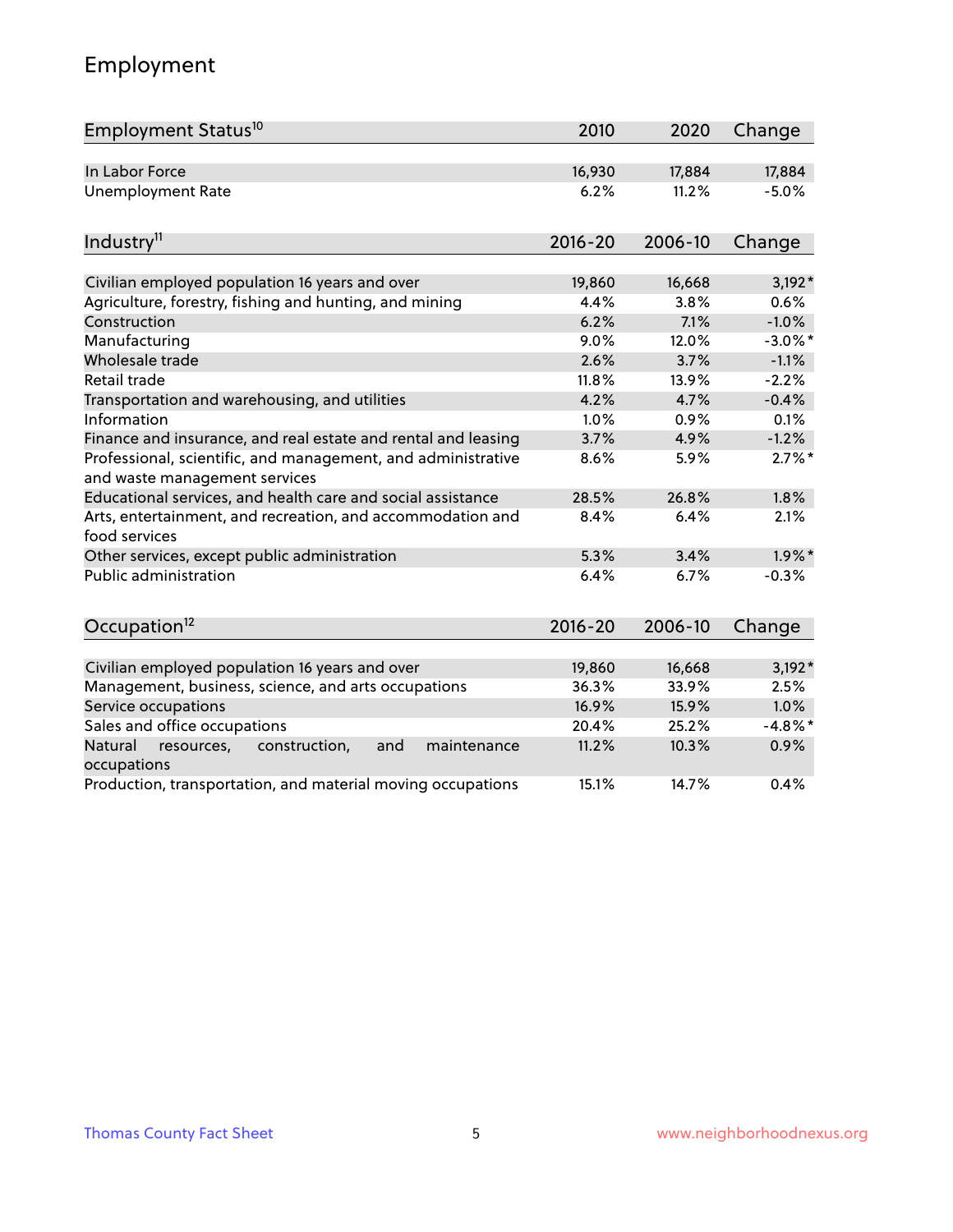# Employment, continued...

| Class of Worker <sup>13</sup>                          | $2016 - 20$ | 2006-10 | Change    |
|--------------------------------------------------------|-------------|---------|-----------|
| Civilian employed population 16 years and over         | 19,860      | 16,668  | $3,192*$  |
| Private wage and salary workers                        | 76.4%       | 71.2%   | $5.2\%$ * |
| Government workers                                     | 18.1%       | 21.3%   | $-3.2%$   |
| Self-employed in own not incorporated business workers | 5.4%        | 6.9%    | $-1.5%$   |
| Unpaid family workers                                  | 0.1%        | 0.6%    | $-0.5%$   |
| Job Flows <sup>14</sup>                                | 2019        | 2010    | Change    |
|                                                        |             |         |           |
| Total Jobs in county                                   | 21,317      | 21,205  | 112       |
| Held by residents of county                            | 49.6%       | 52.1%   | $-2.5%$   |
| Held by non-residents of county                        | 50.4%       | 47.9%   | 2.5%      |
| Jobs by Industry Sector <sup>15</sup>                  | 2019        | 2010    | Change    |
| Total Jobs in county                                   | 21,317      | 21,205  | 112       |
| Goods Producing sectors                                | 18.6%       | 17.5%   | 1.1%      |
| Trade, Transportation, and Utilities sectors           | 14.5%       | 15.0%   | $-0.6%$   |
| All Other Services sectors                             | 66.9%       | 67.5%   | $-0.6%$   |
|                                                        |             |         |           |
| Total Jobs in county held by county residents          | 10,578      | 11,044  | $-466$    |
| <b>Goods Producing sectors</b>                         | 19.7%       | 19.4%   | 0.3%      |
| Trade, Transportation, and Utilities sectors           | 12.2%       | 11.9%   | 0.2%      |
| All Other Services sectors                             | 68.1%       | 68.7%   | $-0.5%$   |
| Jobs by Earnings <sup>16</sup>                         | 2019        | 2010    | Change    |
|                                                        |             |         |           |
| Total Jobs in county                                   | 21,317      | 21,205  | 112       |
| Jobs with earnings \$1250/month or less                | 25.8%       | 28.3%   | $-2.5%$   |
| Jobs with earnings \$1251/month to \$3333/month        | 39.5%       | 46.5%   | $-7.0%$   |
| Jobs with earnings greater than \$3333/month           | 34.7%       | 25.2%   | 9.4%      |
| Total Jobs in county held by county residents          | 10,578      | 11,044  | $-466$    |
| Jobs with earnings \$1250/month or less                | 24.7%       | 26.6%   | $-1.9%$   |
| Jobs with earnings \$1251/month to \$3333/month        | 39.5%       | 47.1%   | -7.6%     |
| Jobs with earnings greater than \$3333/month           | 35.8%       | 26.3%   | 9.5%      |
| Jobs by Age of Worker <sup>17</sup>                    | 2019        | 2010    | Change    |
|                                                        |             |         |           |
| Total Jobs in county                                   | 21,317      | 21,205  | 112       |
| Jobs with workers age 29 or younger                    | 22.7%       | 21.7%   | 1.1%      |
| Jobs with workers age 30 to 54                         | 53.6%       | 59.1%   | $-5.5%$   |
| Jobs with workers age 55 or older                      | 23.7%       | 19.2%   | 4.5%      |
|                                                        |             |         |           |
| Total Jobs in county held by county residents          | 10,578      | 11,044  | $-466$    |
| Jobs with workers age 29 or younger                    | 20.9%       | 19.6%   | 1.3%      |
| Jobs with workers age 30 to 54                         | 53.7%       | 60.1%   | $-6.4%$   |
| Jobs with workers age 55 or older                      | 25.4%       | 20.3%   | 5.1%      |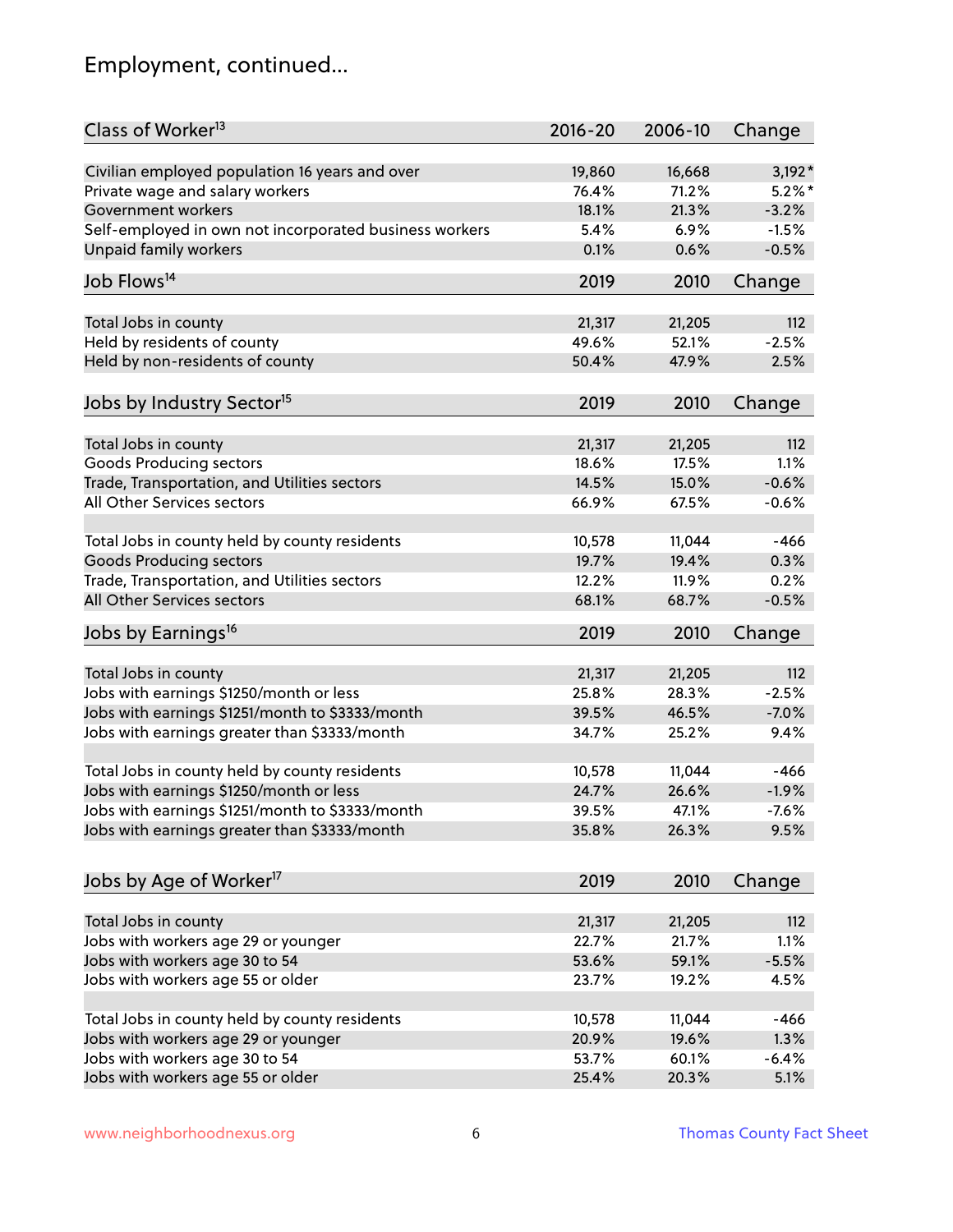### Education

| Early Learning <sup>18</sup>                        |             |         | 2022      |
|-----------------------------------------------------|-------------|---------|-----------|
| Licensed Capacity of Early Learning Centers         |             |         | 1,469     |
| Licenced capacity per 1,000 children ages 0-4       |             |         | 535.9     |
|                                                     |             |         |           |
| School Enrollment <sup>19</sup>                     | 2022        | 2010    | Change    |
| <b>Enrolled in Public School</b>                    | 8,570       | 8,444   | 126       |
| White                                               | 47.5%       | 50.0%   | $-2.5%$   |
| <b>Black or African-American</b>                    | 42.4%       | 44.7%   | $-2.3%$   |
| Asian                                               | 0.9%        | 0.5%    | 0.4%      |
| Native American                                     | 0.3%        | 0.0%    | 0.3%      |
| Pacific Islander                                    | 0.1%        | 0.0%    | 0.0%      |
| <b>Biracial or Multi-Racial</b>                     | 3.0%        | 0.9%    | 2.1%      |
| Hispanic or Latino                                  | 5.7%        | 2.8%    | 2.9%      |
| Georgia Milestones: 3rd Grade Reading <sup>20</sup> |             |         | 2019      |
|                                                     |             |         |           |
| <b>Number of Students Tested</b>                    |             |         | 600       |
| Proficient or Distinguished                         |             |         | 40.2%     |
| Georgia Milestones: 8th Grade Math <sup>21</sup>    |             |         | 2019      |
| Number of Students Tested                           |             |         | 626       |
| Proficient or Distinguished                         |             |         | 33.1%     |
|                                                     |             |         |           |
| Graduation Rates <sup>22</sup>                      | 2021        | 2012    | Change    |
|                                                     |             |         |           |
| Cohort                                              | 529         | 634     | $-105$    |
| <b>High School Graduation Rate</b>                  | 86.8%       | 71.1%   | 15.6%     |
| Educational Attainment <sup>23</sup>                | $2016 - 20$ | 2006-10 | Change    |
|                                                     |             |         |           |
| Population 25 years and over                        | 30,472      | 29,518  | 954*      |
| Less than 9th grade                                 | 4.1%        | 5.3%    | $-1.2%$   |
| 9th to 12th grade, no diploma                       | 9.8%        | 13.3%   | $-3.5%$ * |
| High school graduate (includes equivalency)         | 31.0%       | 37.6%   | $-6.6%$ * |
| Some college, no degree                             | 20.9%       | 18.6%   | $2.3\%$ * |
| Associate's degree                                  | 10.0%       | 5.6%    | 4.4%*     |
| Bachelor's degree                                   | 14.1%       | 12.1%   | $2.0\%$ * |
| Graduate or professional degree                     | 10.0%       | 7.5%    | $2.5%$ *  |
| Percent high school graduate or higher              | 86.1%       | 81.4%   | 4.7%*     |
| Percent bachelor's degree or higher                 | 24.1%       | 19.6%   | 4.5%*     |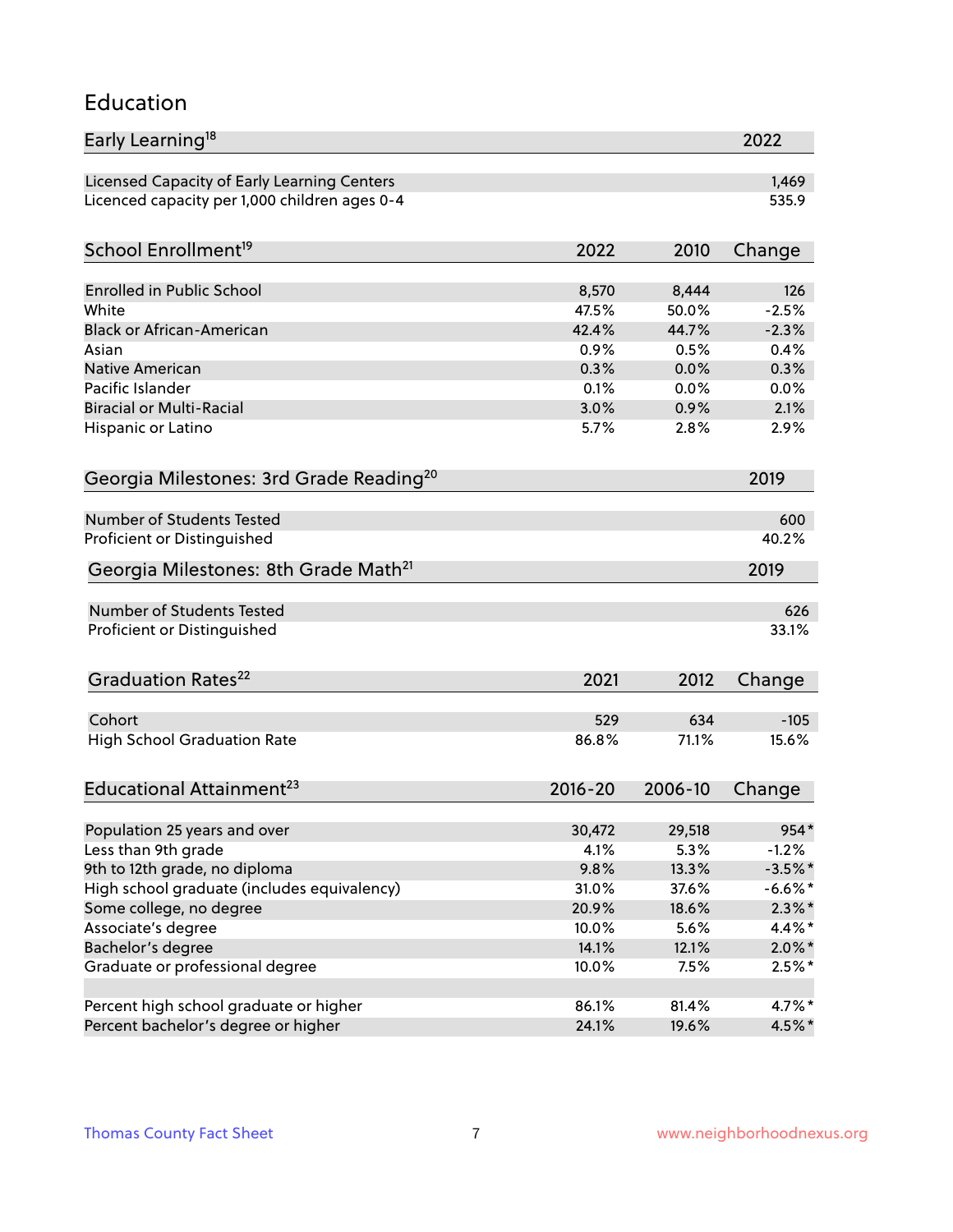## Housing

| Households by Type <sup>24</sup>                     | $2016 - 20$ | 2006-10 | Change     |
|------------------------------------------------------|-------------|---------|------------|
|                                                      |             |         |            |
| <b>Total households</b>                              | 17,750      | 17,399  | 351        |
| Family households (families)                         | 69.2%       | 66.3%   | 3.0%       |
| With own children under 18 years                     | 29.4%       | 27.8%   | 1.5%       |
| Married-couple family                                | 45.5%       | 44.0%   | 1.5%       |
| With own children of the householder under 18 years  | 15.1%       | 16.1%   | $-1.0%$    |
| Male householder, no wife present, family            | 5.6%        | 5.5%    | 0.0%       |
| With own children of the householder under 18 years  | 3.0%        | 2.8%    | 0.2%       |
| Female householder, no husband present, family       | 18.2%       | 16.8%   | 1.4%       |
| With own children of the householder under 18 years  | 11.3%       | 8.9%    | $2.4\%$ *  |
| Nonfamily households                                 | 30.8%       | 33.7%   | $-3.0\%$ * |
| Householder living alone                             | 26.3%       | 29.6%   | $-3.3\%$ * |
| 65 years and over                                    | 9.8%        | 10.8%   | $-1.0%$    |
| Households with one or more people under 18 years    | 34.3%       | 33.8%   | 0.5%       |
| Households with one or more people 65 years and over | 31.1%       | 26.8%   | $4.3\%$ *  |
|                                                      |             |         |            |
| Average household size                               | 2.47        | 2.50    | $-0.03$    |
| Average family size                                  | 2.95        | 3.09    | $-0.14$    |
| Housing Occupancy <sup>25</sup>                      | $2016 - 20$ | 2006-10 | Change     |
|                                                      |             |         |            |
| Total housing units                                  | 20,782      | 19,930  | 852*       |
| Occupied housing units                               | 85.4%       | 87.3%   | $-1.9%$    |
| Vacant housing units                                 | 14.6%       | 12.7%   | 1.9%       |
| Homeowner vacancy rate                               | 2.3         | 2.5     | $-0.2$     |
| Rental vacancy rate                                  | 3.9         | 6.0     | $-2.1$     |
|                                                      |             |         |            |
| Units in Structure <sup>26</sup>                     | $2016 - 20$ | 2006-10 | Change     |
| Total housing units                                  | 20,782      | 19,930  | 852*       |
| 1-unit, detached                                     | 67.3%       | 67.0%   | 0.3%       |
| 1-unit, attached                                     | 2.1%        | 1.5%    | 0.6%       |
| 2 units                                              | 2.0%        | 2.0%    | $-0.0%$    |
| 3 or 4 units                                         | 3.6%        | 3.1%    | 0.5%       |
|                                                      |             |         |            |
| 5 to 9 units                                         | 4.6%        | 4.6%    | $-0.0%$    |
| 10 to 19 units                                       | 1.3%        | 1.0%    | 0.3%       |
| 20 or more units                                     | 1.0%        | 1.1%    | $-0.1%$    |
| Mobile home                                          | 18.1%       | 19.7%   | $-1.6%$    |
| Boat, RV, van, etc.                                  | 0.0%        | 0.0%    | 0.0%       |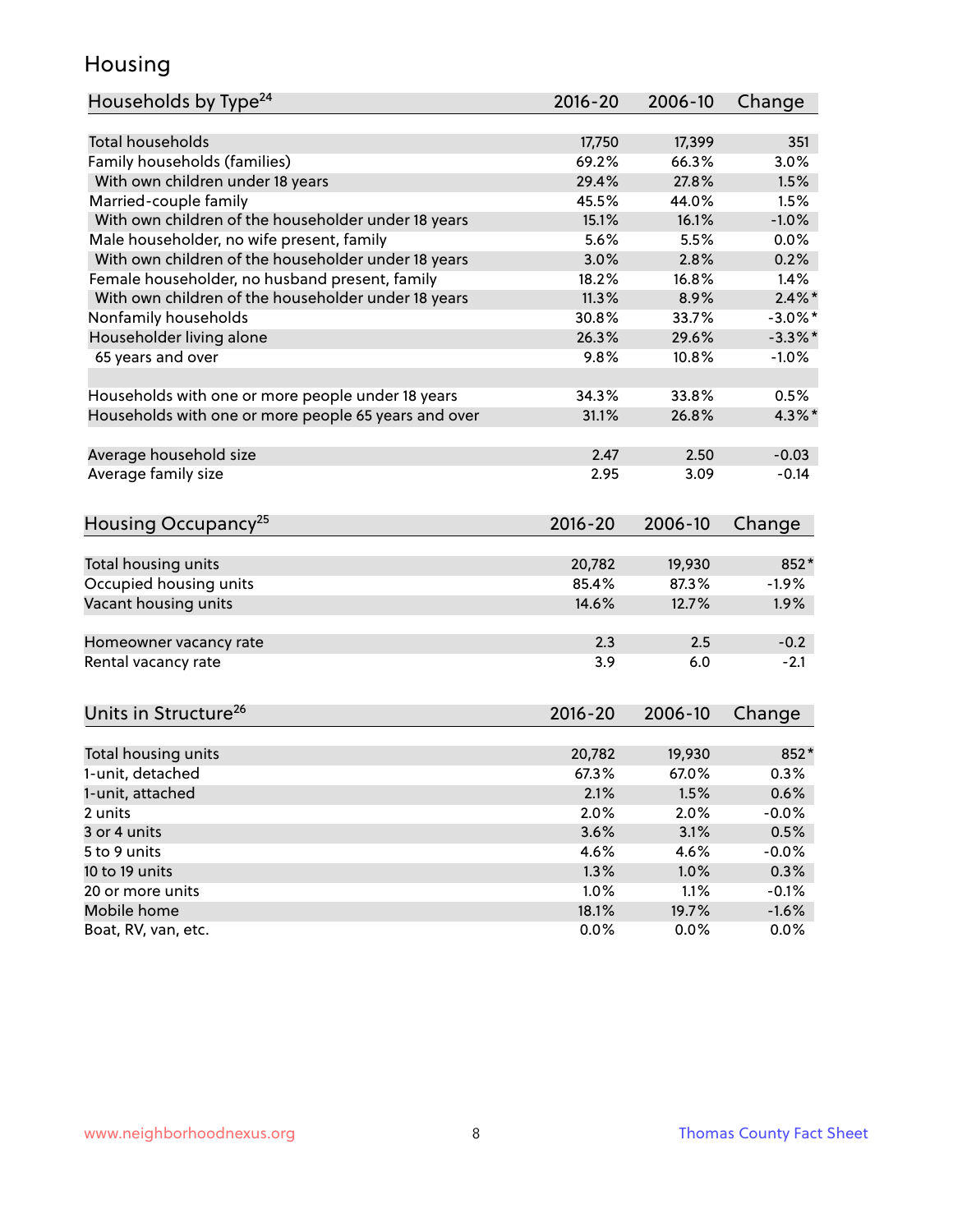# Housing, Continued...

| Year Structure Built <sup>27</sup>             | 2016-20        | 2006-10       | Change          |
|------------------------------------------------|----------------|---------------|-----------------|
|                                                |                |               | 852*            |
| Total housing units<br>Built 2014 or later     | 20,782<br>3.7% | 19,930<br>(X) |                 |
| Built 2010 to 2013                             | 4.6%           | (X)           | (X)<br>(X)      |
| Built 2000 to 2009                             | 14.0%          | 14.3%         | $-0.3%$         |
| Built 1990 to 1999                             | 20.4%          | 19.2%         | 1.1%            |
|                                                | 12.5%          |               | $-3.0\%$ *      |
| Built 1980 to 1989                             |                | 15.5%         |                 |
| Built 1970 to 1979                             | 12.3%<br>12.4% | 15.3%         | $-3.0\%$ *      |
| Built 1960 to 1969<br>Built 1950 to 1959       | 7.5%           | 11.2%         | 1.2%<br>$-0.4%$ |
| Built 1940 to 1949                             | 3.0%           | 7.8%<br>4.1%  | $-1.2%$         |
|                                                |                |               |                 |
| Built 1939 or earlier                          | 9.8%           | 12.6%         | $-2.8\%$ *      |
| Housing Tenure <sup>28</sup>                   | $2016 - 20$    | 2006-10       | Change          |
|                                                |                |               |                 |
| Occupied housing units                         | 17,750         | 17,399        | 351             |
| Owner-occupied                                 | 62.3%          | 61.8%         | 0.5%            |
| Renter-occupied                                | 37.7%          | 38.2%         | $-0.5%$         |
| Average household size of owner-occupied unit  | 2.49           | 2.55          | $-0.06$         |
| Average household size of renter-occupied unit | 2.44           | 2.42          | 0.02            |
| Residence 1 Year Ago <sup>29</sup>             | 2016-20        | 2006-10       | Change          |
| Population 1 year and over                     | 43,887         | 43,870        | 17 <sup>2</sup> |
| Same house                                     | 83.3%          | 86.0%         | $-2.7%$         |
| Different house in the U.S.                    | 16.6%          | 13.5%         | $3.1\%$ *       |
| Same county                                    | 7.9%           | 7.9%          | $-0.0%$         |
| Different county                               | 8.7%           | 5.6%          | $3.1\%$ *       |
| Same state                                     | 4.9%           | 3.5%          | $1.4\%$ *       |
| Different state                                | 3.8%           | 2.1%          | $1.7\%$ *       |
| Abroad                                         | 0.1%           | 0.5%          | $-0.4%$         |
| Value of Housing Unit <sup>30</sup>            | 2016-20        | 2006-10       | Change          |
|                                                |                |               |                 |
| Owner-occupied units                           | 11,054         | 10,747        | 307             |
| Less than \$50,000                             | 14.1%          | 17.4%         | $-3.3\%$ *      |
| \$50,000 to \$99,999                           | 18.6%          | 21.4%         | $-2.8%$         |
| \$100,000 to \$149,999                         | 17.2%          | 14.2%         | $3.0\%$ *       |
| \$150,000 to \$199,999                         | 22.6%          | 19.0%         | $3.6\%$ *       |
| \$200,000 to \$299,999                         | 14.3%          | 13.3%         | 1.1%            |
| \$300,000 to \$499,999                         | 8.2%           | 10.6%         | $-2.4%$         |
| \$500,000 to \$999,999                         | 3.8%           | 3.3%          | 0.5%            |
| \$1,000,000 or more                            | 1.2%           | 0.9%          | 0.3%            |
| Median (dollars)                               | 150,300        | 137,200       | 13,100          |
| Mortgage Status <sup>31</sup>                  | $2016 - 20$    | 2006-10       | Change          |
| Owner-occupied units                           | 11,054         | 10,747        | 307             |
| Housing units with a mortgage                  | 56.1%          | 57.6%         | $-1.5%$         |
| Housing units without a mortgage               | 43.9%          | 42.4%         | 1.5%            |
|                                                |                |               |                 |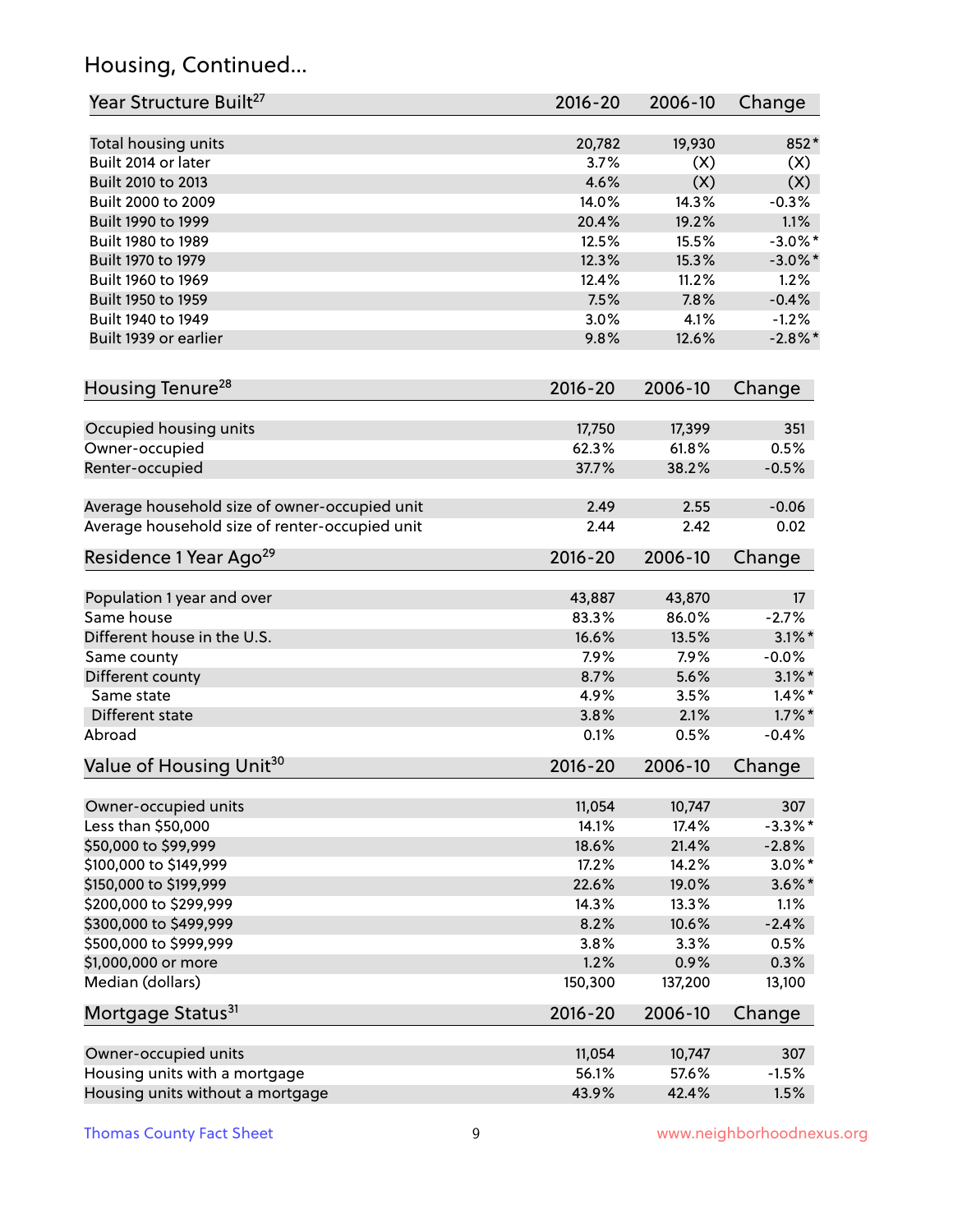# Housing, Continued...

| Selected Monthly Owner Costs <sup>32</sup>                                            | 2016-20     | 2006-10 | Change     |
|---------------------------------------------------------------------------------------|-------------|---------|------------|
| Housing units with a mortgage                                                         | 6,201       | 6,187   | 14         |
| Less than \$300                                                                       | 0.0%        | 0.0%    | 0.0%       |
| \$300 to \$499                                                                        | 0.8%        | 3.5%    | $-2.7\%$ * |
| \$500 to \$999                                                                        | 31.1%       | 38.9%   | $-7.8\%$ * |
| \$1,000 to \$1,499                                                                    | 34.5%       | 26.9%   | $7.6\%$ *  |
| \$1,500 to \$1,999                                                                    | 20.8%       | 18.5%   | 2.3%       |
| \$2,000 to \$2,999                                                                    | 8.3%        | 7.7%    | 0.6%       |
| \$3,000 or more                                                                       | 4.6%        | 4.5%    | $0.0\%$    |
| Median (dollars)                                                                      | 1,272       | 1,128   | $144*$     |
| Housing units without a mortgage                                                      | 4,853       | 4,560   | 293        |
| Less than \$150                                                                       | 1.4%        | 3.6%    | $-2.2%$    |
| \$150 to \$249                                                                        | 10.5%       | 19.4%   | $-9.0\%$ * |
| \$250 to \$349                                                                        | 18.6%       | 27.8%   | $-9.2%$ *  |
| \$350 to \$499                                                                        | 32.1%       | 27.3%   | 4.8%       |
| \$500 to \$699                                                                        | 24.5%       | 13.8%   | 10.7%*     |
| \$700 or more                                                                         | 12.9%       | 8.0%    | 4.8%*      |
| Median (dollars)                                                                      | 440         | 347     | $93*$      |
| Selected Monthly Owner Costs as a Percentage of<br>Household Income <sup>33</sup>     | $2016 - 20$ | 2006-10 | Change     |
| Housing units with a mortgage (excluding units where<br>SMOCAPI cannot be computed)   | 6,173       | 6,085   | 88         |
| Less than 20.0 percent                                                                | 49.5%       | 38.2%   | $11.3\%$ * |
| 20.0 to 24.9 percent                                                                  | 15.2%       | 17.0%   | $-1.7%$    |
| 25.0 to 29.9 percent                                                                  | 9.6%        | 10.4%   | $-0.8%$    |
| 30.0 to 34.9 percent                                                                  | 5.1%        | 7.7%    | $-2.7%$    |
| 35.0 percent or more                                                                  | 20.6%       | 26.7%   | $-6.1\%$ * |
| Not computed                                                                          | 28          | 102     | $-74$      |
| Housing unit without a mortgage (excluding units where<br>SMOCAPI cannot be computed) | 4,806       | 4,509   | 297        |
| Less than 10.0 percent                                                                | 41.6%       | 41.5%   | 0.1%       |
| 10.0 to 14.9 percent                                                                  | 16.9%       | 19.3%   | $-2.4%$    |
| 15.0 to 19.9 percent                                                                  | 12.7%       | 12.2%   | 0.6%       |
| 20.0 to 24.9 percent                                                                  | 8.7%        | 6.0%    | $2.7\%$ *  |
| 25.0 to 29.9 percent                                                                  | 7.9%        | 6.3%    | 1.5%       |
| 30.0 to 34.9 percent                                                                  | 3.6%        | 4.3%    | $-0.7%$    |
| 35.0 percent or more                                                                  | 8.7%        | 10.5%   | $-1.8%$    |
| Not computed                                                                          | 47          | 51      | $-4$       |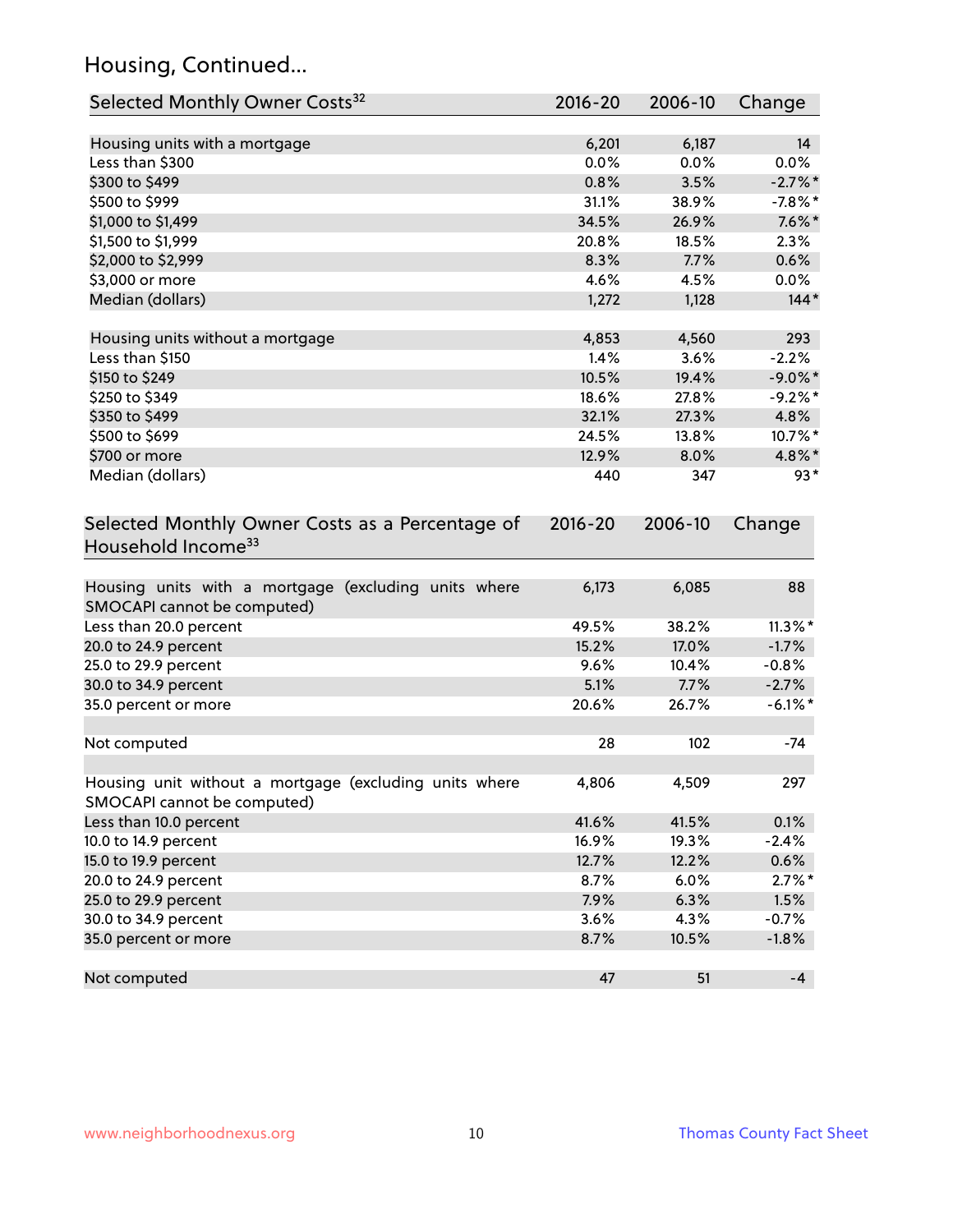# Housing, Continued...

| Gross Rent <sup>34</sup>                                                       | 2016-20     | 2006-10 | Change      |
|--------------------------------------------------------------------------------|-------------|---------|-------------|
|                                                                                |             |         |             |
| Occupied units paying rent                                                     | 5,863       | 5,240   | $623*$      |
| Less than \$200                                                                | 0.8%        | 5.0%    | $-4.2%$ *   |
| \$200 to \$499                                                                 | 12.0%       | 22.4%   | $-10.4\%$ * |
| \$500 to \$749                                                                 | 17.9%       | 38.4%   | $-20.5%$ *  |
| \$750 to \$999                                                                 | 36.3%       | 22.2%   | 14.1%*      |
| \$1,000 to \$1,499                                                             | 30.2%       | 10.6%   | 19.6%*      |
| \$1,500 to \$1,999                                                             | 2.5%        | 1.2%    | $1.3\%$ *   |
| \$2,000 or more                                                                | 0.4%        | 0.3%    | 0.1%        |
| Median (dollars)                                                               | 871         | 643     | $228*$      |
| No rent paid                                                                   | 833         | 1,412   | $-579*$     |
| Gross Rent as a Percentage of Household Income <sup>35</sup>                   | $2016 - 20$ | 2006-10 | Change      |
| Occupied units paying rent (excluding units where GRAPI<br>cannot be computed) | 5,653       | 5,052   | 601         |
| Less than 15.0 percent                                                         | 16.1%       | 10.6%   | $5.5%$ *    |
| 15.0 to 19.9 percent                                                           | 9.2%        | 14.9%   | $-5.6\%$ *  |
| 20.0 to 24.9 percent                                                           | 16.4%       | 7.6%    | $8.8\%$ *   |
| 25.0 to 29.9 percent                                                           | 8.5%        | 10.6%   | $-2.2%$     |
| 30.0 to 34.9 percent                                                           | 6.6%        | 8.0%    | $-1.4%$     |
| 35.0 percent or more                                                           | 43.2%       | 48.3%   | $-5.1%$     |
| Not computed                                                                   | 1,043       | 1,600   | $-557*$     |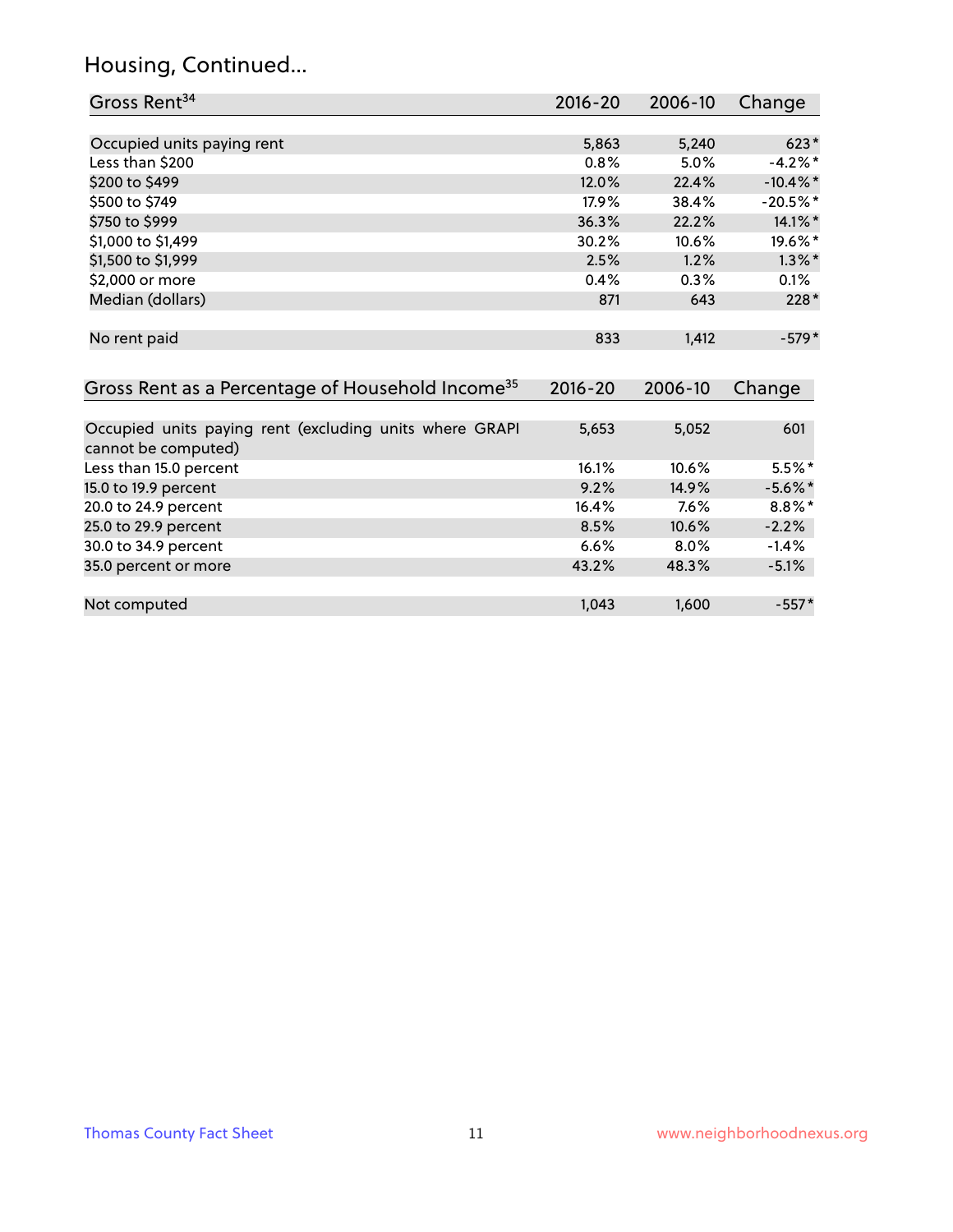# Community Involvement

| Voter Registration and Turnout <sup>36</sup> | 2020   |
|----------------------------------------------|--------|
|                                              |        |
| Active registered voters                     | 30.095 |
| Number voted in Presidential election        | 21,808 |
| Percent voted in Presidential election       | 72.5%  |

# Transportation

| Commuting to Work <sup>37</sup>           | 2016-20     | 2006-10 | Change     |
|-------------------------------------------|-------------|---------|------------|
|                                           |             |         |            |
| Workers 16 years and over                 | 19,582      | 16,416  | $3,166*$   |
| Car, truck, or van - drove alone          | 79.6%       | 80.3%   | $-0.7%$    |
| Car, truck, or van - carpooled            | 14.5%       | 11.8%   | $2.7\%$ *  |
| Public transportation (excluding taxicab) | 0.2%        | 0.1%    | 0.1%       |
| Walked                                    | 1.1%        | 1.3%    | $-0.3%$    |
| Other means                               | $1.0\%$     | 4.1%    | $-3.1\%$ * |
| Worked at home                            | 3.7%        | 2.4%    | $1.3\%$ *  |
|                                           |             |         |            |
| Mean travel time to work (minutes)        | 19.5        | 19.9    | $-0.4$     |
|                                           |             |         |            |
| Vehicles Available <sup>38</sup>          | $2016 - 20$ | 2006-10 | Change     |
|                                           |             |         |            |
| Occupied housing units                    | 17,750      | 17,399  | 351        |
| No vehicles available                     | 5.6%        | $9.0\%$ | $-3.3\%$ * |
| 1 vehicle available                       | 35.2%       | 33.6%   | 1.6%       |
| 2 vehicles available                      | 36.4%       | 37.2%   | $-0.8%$    |
| 3 or more vehicles available              | 22.7%       | 20.2%   | 2.5%       |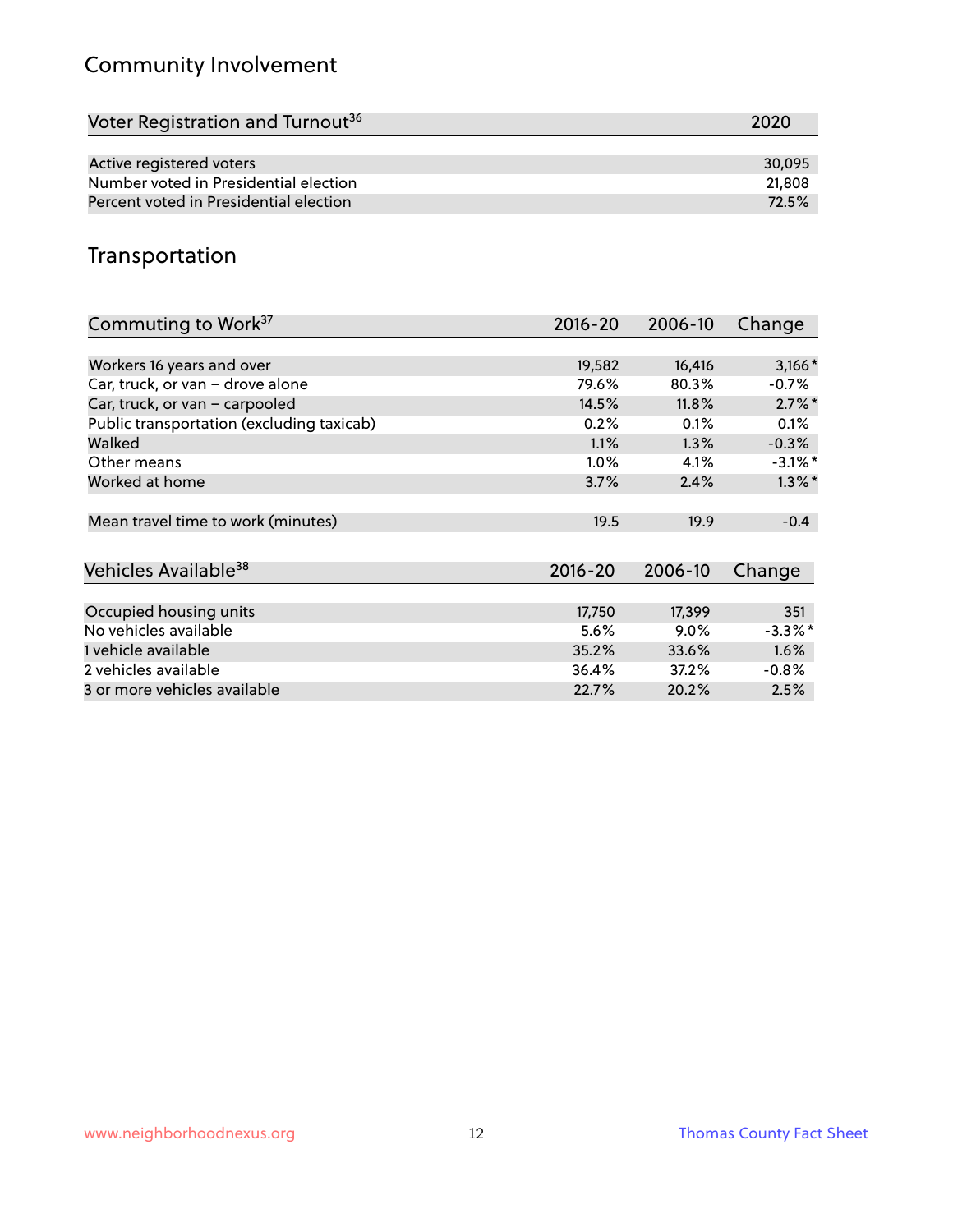#### Health

| Health Insurance coverage <sup>39</sup> | 2016-20 |
|-----------------------------------------|---------|
|-----------------------------------------|---------|

| Civilian Noninstitutionalized Population                | 43,971 |
|---------------------------------------------------------|--------|
| With health insurance coverage                          | 86.8%  |
| With private health insurance coverage                  | 59.7%  |
| With public health coverage                             | 39.8%  |
| No health insurance coverage                            | 13.2%  |
| Civilian Noninstitutionalized Population Under 19 years | 10,874 |
| No health insurance coverage                            | 8.5%   |
| Civilian Noninstitutionalized Population 19 to 64 years | 25,369 |
| In labor force:                                         | 19,253 |
| Employed:                                               | 18,057 |
| With health insurance coverage                          | 84.2%  |
| With private health insurance coverage                  | 22.2%  |
| With public coverage                                    | 6.8%   |
| No health insurance coverage                            | 15.8%  |
| Unemployed:                                             | 1,196  |
| With health insurance coverage                          | 36.1%  |
| With private health insurance coverage                  | 22.2%  |
| With public coverage                                    | 14.0%  |
| No health insurance coverage                            | 63.9%  |
| Not in labor force:                                     | 6,116  |
| With health insurance coverage                          | 79.3%  |
| With private health insurance coverage                  | 40.4%  |
| With public coverage                                    | 48.4%  |
| No health insurance coverage                            | 20.7%  |

# **Health Factors Most Recent** And The Control of the Control of The Control of The Control of The Control of The Control of The Control of The Control of The Control of The Control of The Control of The Control of The Contr

| Premature Death (YPLL before age 75 per 100,000 population, age-adjusted) <sup>40</sup> | 9,989.9 |
|-----------------------------------------------------------------------------------------|---------|
| Average number of Physically Unhealthy Days <sup>41</sup>                               | 4.8     |
| Average number of Mentally Unhealthy Days <sup>42</sup>                                 | 5.5     |
| Low Birthweight Births <sup>43</sup>                                                    | 11.5%   |
| Diabetes Prevalence <sup>44</sup>                                                       | 13.0%   |
| HIV Prevalence (per 100,000 population) <sup>45</sup>                                   | 463.5   |
| Rate, Deduplicated ER Visits for Asthma, Ages 0-17 <sup>46</sup>                        | 713.0   |